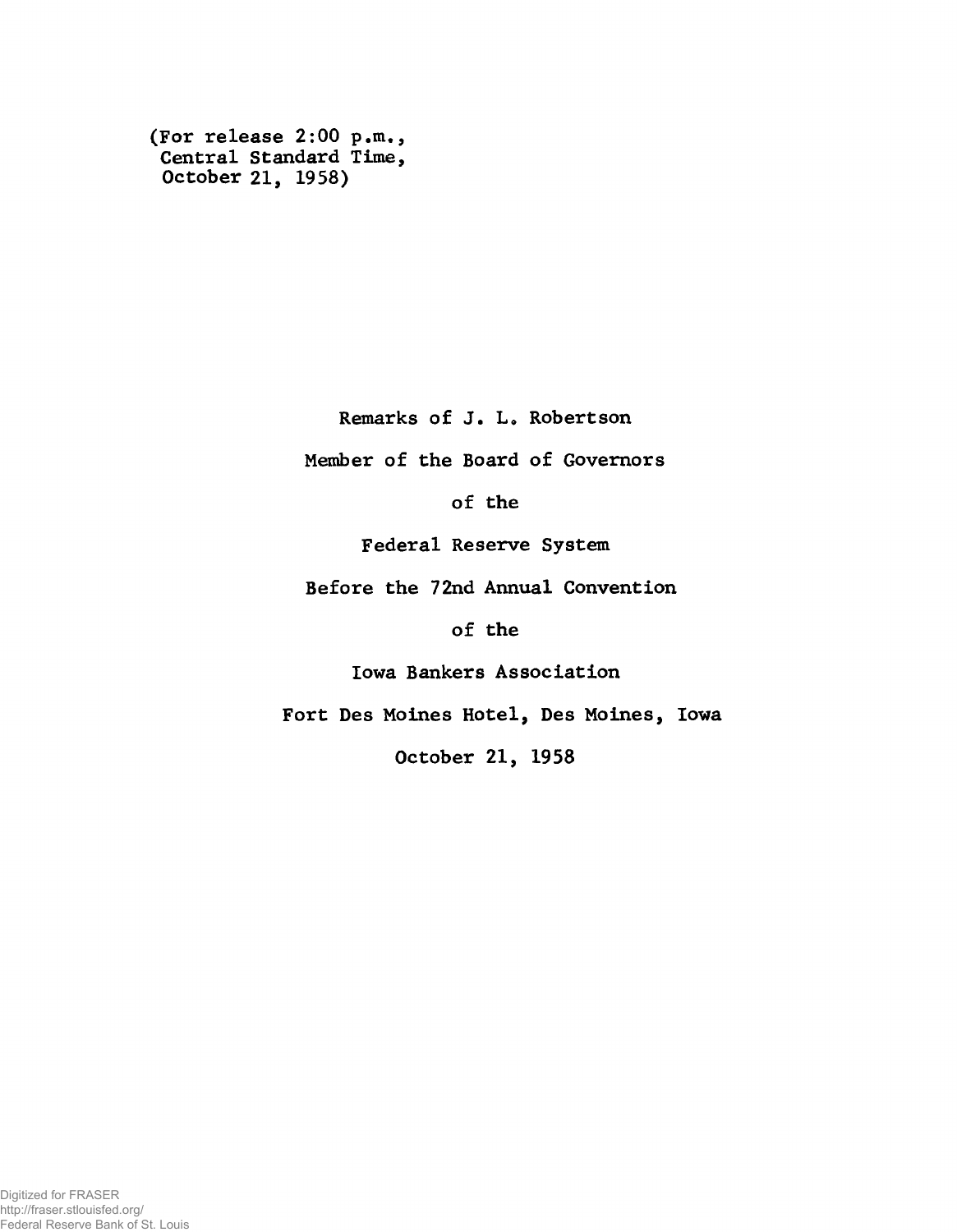## **"Monetary Policy in a Dynamic Economy"**

**I am glad to have been invited to speak here in Des Moines. While it is true my home was in Broken Bow, Nebraska, Iowa was a sort of second home because I went to school in Grinnell College. As a matter of fact, I was lucky enough to crowd into two years spent there as much fun as most people get out of four, and in the process** picked out a wife - who was born in Cuppy's Grove, allegedly the garden spot of Iowa. So you can see why I have a **soft spot in my heart for this state.**

**At Grinnell we had a famous professor who was very solicitous about his students. He would take us to his home - one by one - converse a while, and then tell us how he sized up our character and future prospects. I am sure his counseling helped many a student.**

**I can well remember when my turn rolled around. I swaggered over in my football sweater, only to find that I soon had to shed it, roll up my sleeves, and work for a couple of hours helping him wax a big chest he was refin**ishing. All the time he kept questioning me, and in response **I told him, with some mixture of pride and braggadocio, the facts of my long life - (I was then nineteen). I told him, for example, that I had worked as a ranch hand, during the summers, from the time I could straddle a horse, and spent my free time, during the school years, serving both morning and evening newspaper routes, janitoring the Presbyterian Church, and jerking sodas at the drugstore - my unfree time being devoted exclusively to football. Nor shall I forget soon his summation: "Now son," he said, "you are a good boy but don't go to the city and try to match wits with the bright boys. You go back to Broken Bow and get a nice job in a filling station."**

**Although at the time all the wind was taken out of my sails, I am certain now - and you will be, too, by the time I finish - that both you and I would have been better off if I had followed his advice, gone back to Broken Bow, and stayed there.**

**I hope that not too many of your members have been discouraged by the somewhat hackneyed title of my remarks -**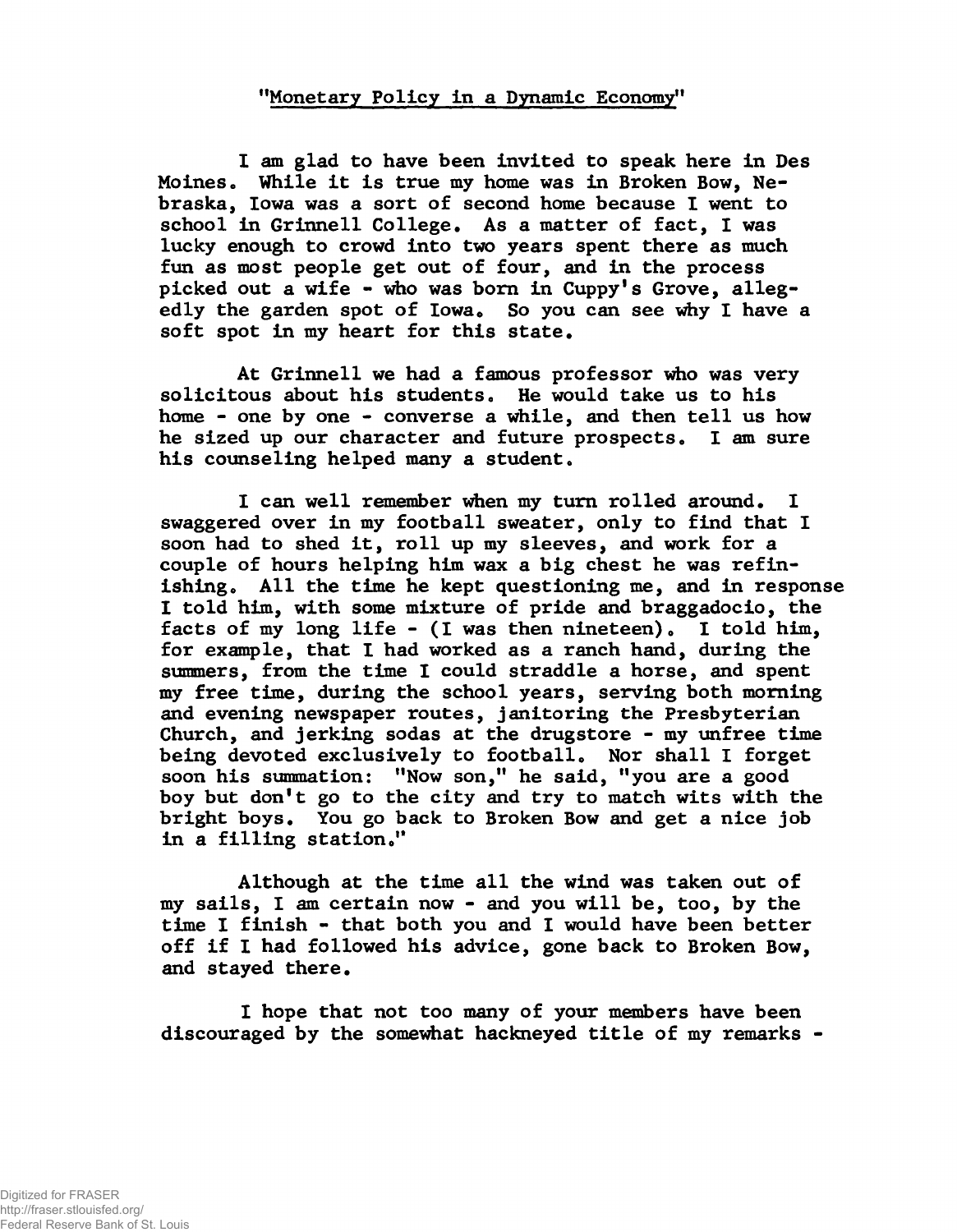"Monetary Policy in a Dynamic Economy". The only justifi**cation is that it happens to state with considerable precision what I want to speak about today. I would like to speak about monetary policy, for that is my business, and to relate it to the dynamic nature of our economy because that is becoming, more and more, the crucial factor in our economic equation.**

**Now, generally, the term dynamic is used in a favorable sense. We seldom apply the adjective to anything we disapprove or deplore. A dynamic economy is one that is growing rapidly, adopting new techniques, and adapting its products and its ways of doing business to changing needs, tastes and circumstances» The dynamic nature of the American economy was illustrated by de Tocqueville more than one hundred years ago in this way: "I accost an American sailor", he said, "and inquire why the ships of his country are built so as to last for only a short time; he answers without hesitation that the art of navigation is every day making such rapid progress that the finest vessel would become almost useless if it lasted beyond a few years. In these words, which fell accidentally, and on a particular subject, from an uninstructed man, I recognize the general and systematic idea upon which a great people direct all their concerns."**

**We need to recognize, however, that the process of rapid change is accompanied by many difficulties. By its very nature, a dynamic economy cannot be a problem-free economy. Being a central banker, it is my task not just to praise the workings of our economy but to be aware of its problems particularly those that the central bank can help to solve.**

**In order to properly place the central bank in the picture, one must understand the basis for its interference in the monetary system. It is found in the simple proposition that "money does not manage itself. Although you as bankers may manage your own affairs with the utmost prudence and wisdom, and each business may conduct itself sensibly in accordance with its own best interests, as may each fanner and each consumer, nevertheless, the sum total of these simultaneous activities may produce undesirable effects. Specifically, inflation or depression may occur even when each unit in the**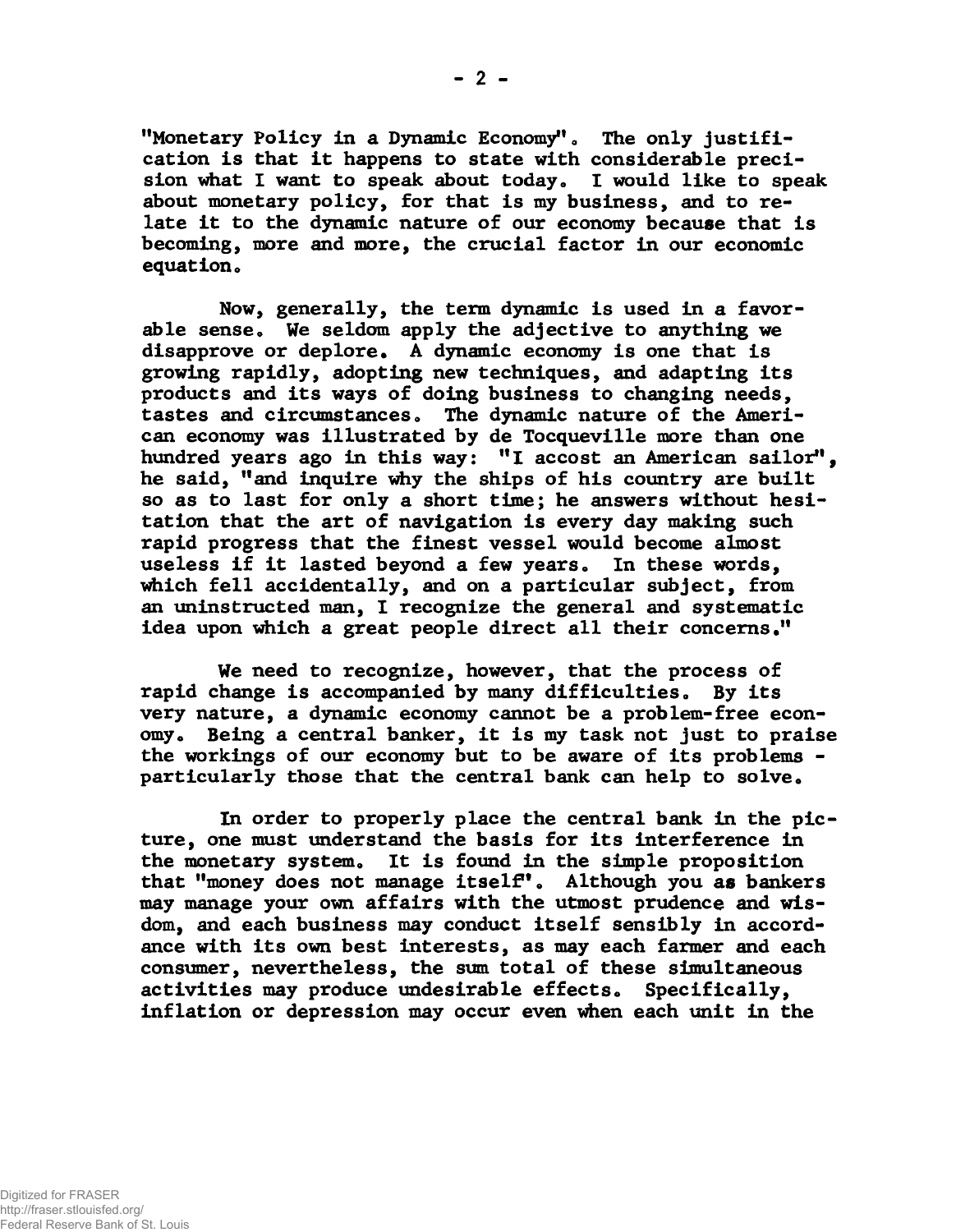**economy is acting sensibly, according to its own best interests as it sees them. Because of this we have learned over the years, sometimes very painfully, that there is a fundamental need for monetary policy and for other public policy in the economic field.**

**Bath monetary policy and other public policies can and do influence economic activity and economic values, including prices of commodities, wages of labor, capital assets such as farm and urban land and structures, and stocks and bonds. Governmental economic policy, if wisely formulated and executed, serves to support and strengthen the capacity of free men dealing in free markets to provide more of the good things of life for themselves - and for future generations as well.**

**Monetary policy is only one aspect, although a strategic one, of general public policy which is directed toward the twin goals of vigorous economic progress and economic stability. (At times that seems like trying to carry the ball simultaneously to the two goals on a football field.) It has its influence on economic activity and values mainly by means of its effect on bank reserves and thereby on bank credit and the money supply. Sometimes we achieve this effect by changing reserve requirements of member banks, but for day-to-day and week-to-week operations we rely on openmarket transactions and the discount functions, which complement each other as credit-control instruments.**

**In employing these instruments, we do not attempt to determine the specific channels into which bank credit flows. That is left to the multitude of decisions of lenders and borrowers. But in determining the total volume of bank reserves, the Federal Reserve does exert a major influence on general economic values because it affects the extent to which the banking system is in a position to finance expenditures by business, consumers, and governments.**

**However, it should be clearly understood that monetary policy is not the all-powerful instrument some would make of it. Far from it. It cannot determine the course of the economy. It does not absolutely determine the level**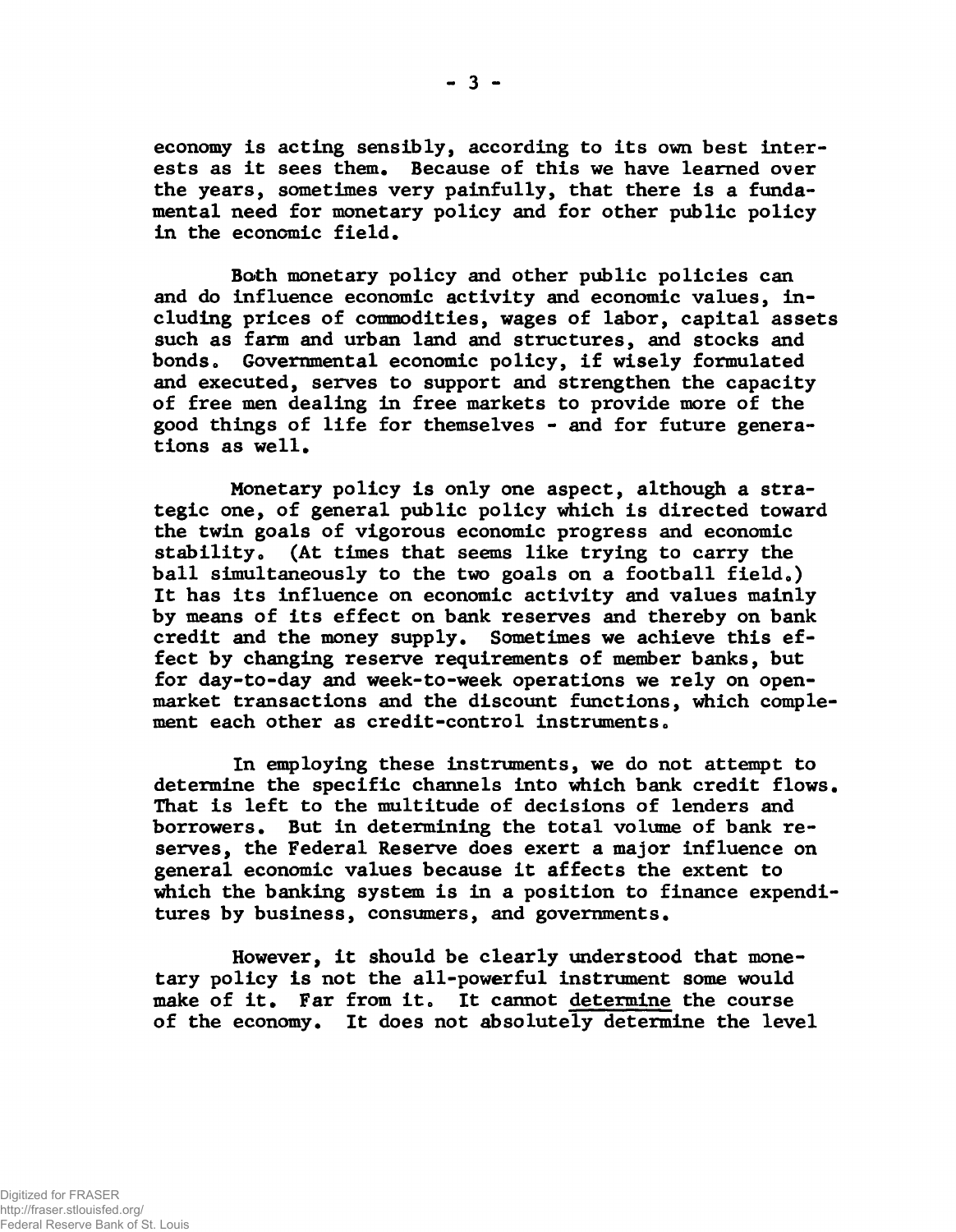**of interest rates. It cannot even assure stability of individual or average prices - prices are determined by the tastes, desires, and wherewithal of buyers in relation to productive capacity and costs. Monetary policy cannot guarantee a demand for any product or service at any price the seller wishes to ask - and this applies even when the price of the service is called "wages" • On the other hand, it is certain that in the presence of upward price pressures an unlimited supply of credit will stimulate speculative commitments and encourage rampant inflation.**

**While I am about it, let me also point out that monetary policy, by itself, cannot assure the maintenance of full employment. We learned that in the 1930's. If important sectors of the economy have expanded too much or too fast or are endeavoring to maintain prices higher than buyers are willing (or able) to pay, some unemployment is bound to result until appropriate adjustments have been made or shifts of resources to other sectors have been effected.**

**Furthermore, monetary policy cannot - without becoming an engine of inflation - assure the financing of the government debt at low rates of Interest at a time when other demands for credit are strong. We learned that in the 1940's. The Treasury must compete with other would-be borrowers for the available supply of lendable funds, and hence must price its securities on a basis that will attract investors. But this does not mean that we must abandon public and social objectives. This country is rich enough to devote large amounts of resources to such uses - national defense, education, social security, and the like. It simply means that there must be a corresponding restriction on other public and private activities. Put succinctly, appropriate monetary policies do not conflict with or prevent the attainment of public policy objectives - rather, they are an essential means of adjusting private demands so as to facilitate the attainment of public objectives.**

**Although monetary policy is subject to all these limitations - and more - it still is able to exercise a strong counterbalancing influence against those forces which would**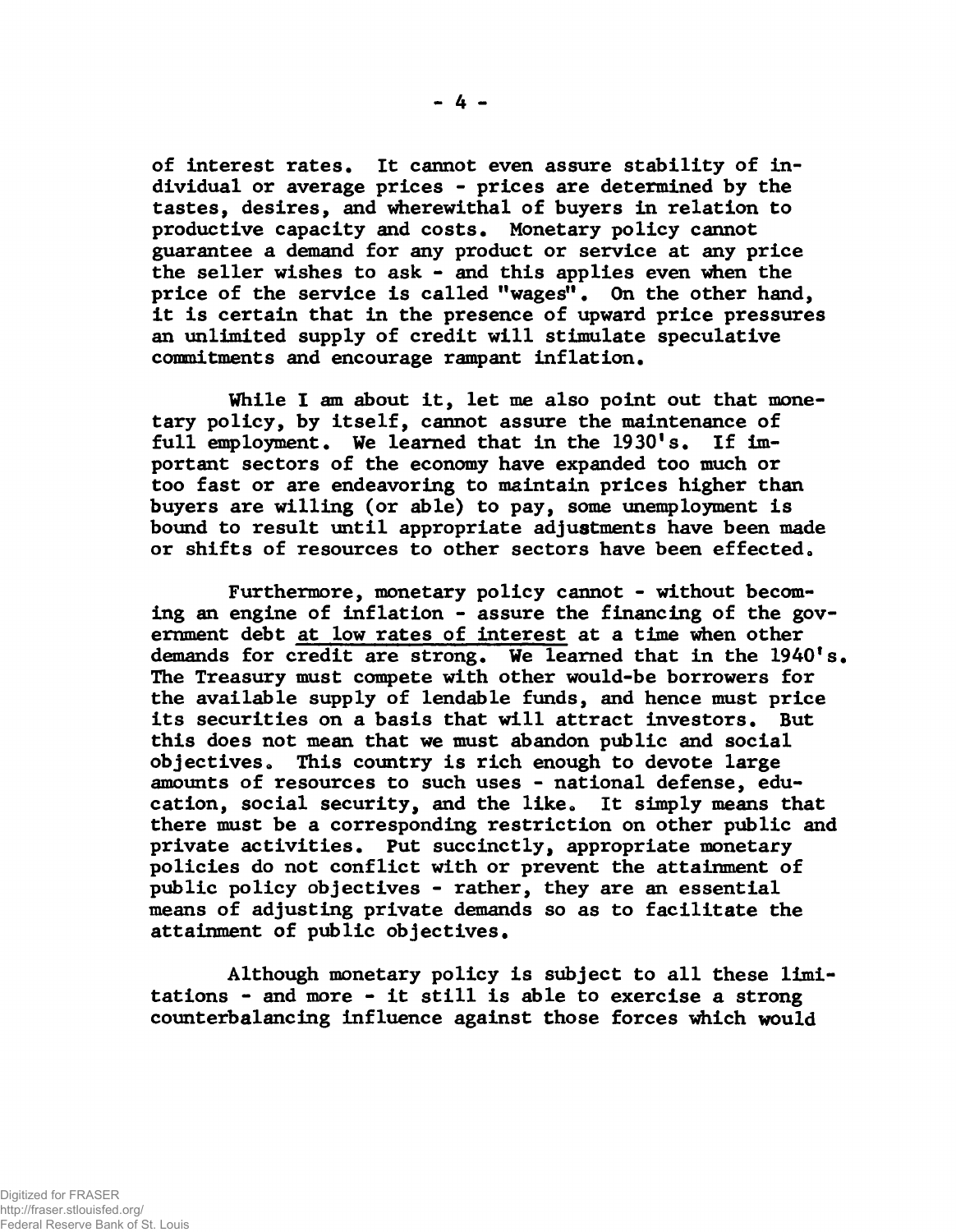**otherwise cause inflation or depression. In fact, the provision of appropriate credit and monetary supplies is essential for the smooth and efficient functioning of the economy and particularly for sustained growth. The remarkable thing about economic developments in this country in the postwar period is not that we have had some inflation, which is certainly undesirable, or that we have occasionally had considerable unemployment, which is of great concern to us. Much more important is the fact that we have had a high rate of growth and general prosperity without a wild speculative boom followed by a disastrous and prolonged depression. Monetary policy is entitled to some of the credit for this generally favorable course of events.**

**As you know, monetary policy brings its influence to bear on the economic situation as that situation is created by the actions of businesses, consumers, and governments. It does so, as I indicated earlier, mainly through its control over bank reserves, by which it influences the lending and investing activities of commercial banks. I do not want to minimize the importance of this influence, but I should like to point out that the direct effect of Federal Reserve action is sometimes overshadowed by what may be called the psychological effects.**

**One psychological effect is exemplified at times by an exaggerated response to Federal Reserve actions. Another consists of occasional anticipations of forthcoming actions on the basis, not of economic factors, but of whatever events here or abroad seem to be newsworthy at the moment. Responses and anticipations of these types have had a lot to do with developments in financial markets in the past few months. But before I turn to that, let me sketch a bit of background.**

**As you know, the United States economy is presently thrusting itself with vigor out of a recession that began about a year ago. Seldom have the dynamic qualities of our economy been more strikingly exhibited.**

**In its industrial performance, the economy a year ago moved into a sharp downslide. This followed a three-year**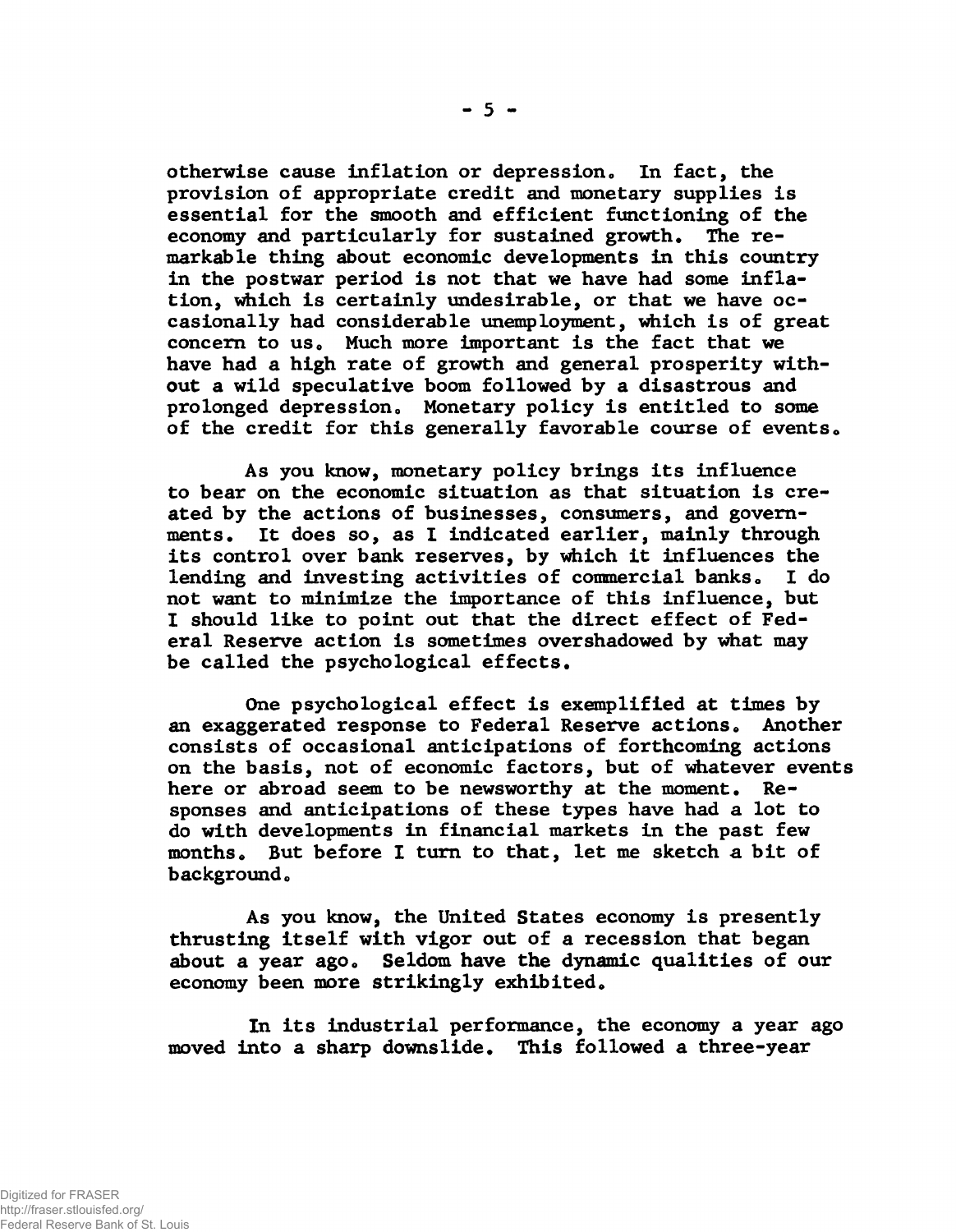**boom based on a surge of spending, first by consumers and then by producers. These waves of spending stimulated overall economic activity and enlarged the productive capacity of the economy, but the pace of expansion was too rapid and in the process pressures were generated that led to rising prices and living costs and to spreading inflationary sentiment. Hence the imbalances that led to the 1957 downturn.**

**As the recession deepened last winter and spring, to many observers the outlook for an early return of prosperity appeared unfavorable. The decline in activity was greater than in either of the two previous recessions of the postwar period. In the eight months after August 1957, industrial production fell 13 per cent. Output of durable manufactures declined 20 per cent. Business outlays for capital goods dropped fast and reported plans for such outlays promised no pickup until well into 1959, or later. Business inventories were large and strong efforts were being made to reduce them. Unemployment had risen sharply and was continuing at a high level. Consumers were demonstrating a distinct lack of enthusiasm for most of the products of the automobile industry and were paying off debt in significant amounts.**

**In spite of these seemingly unfavorable signs, and to the surprise of most analysts, the low point was passed in April. Since then production has been rising at an unusually rapid pace. From April to September the Federal Reserve index of industrial production rose 9 per cent, thus regaining two-thirds of the earlier decline. Instead of a saucerlike low, such as occurred in the preceding recession, when production touched bottom in the spring of 1954 but recovery did not get under way until autumn, this time the cyclical contour took the shape of a V.**

**Even before it became apparent generally that the recession had touched bottom and was being followed promptly by a strong revival, the stock market began to advance. The advance started early in the year and at a time when corporate profits were at sharply reduced levels. Since then**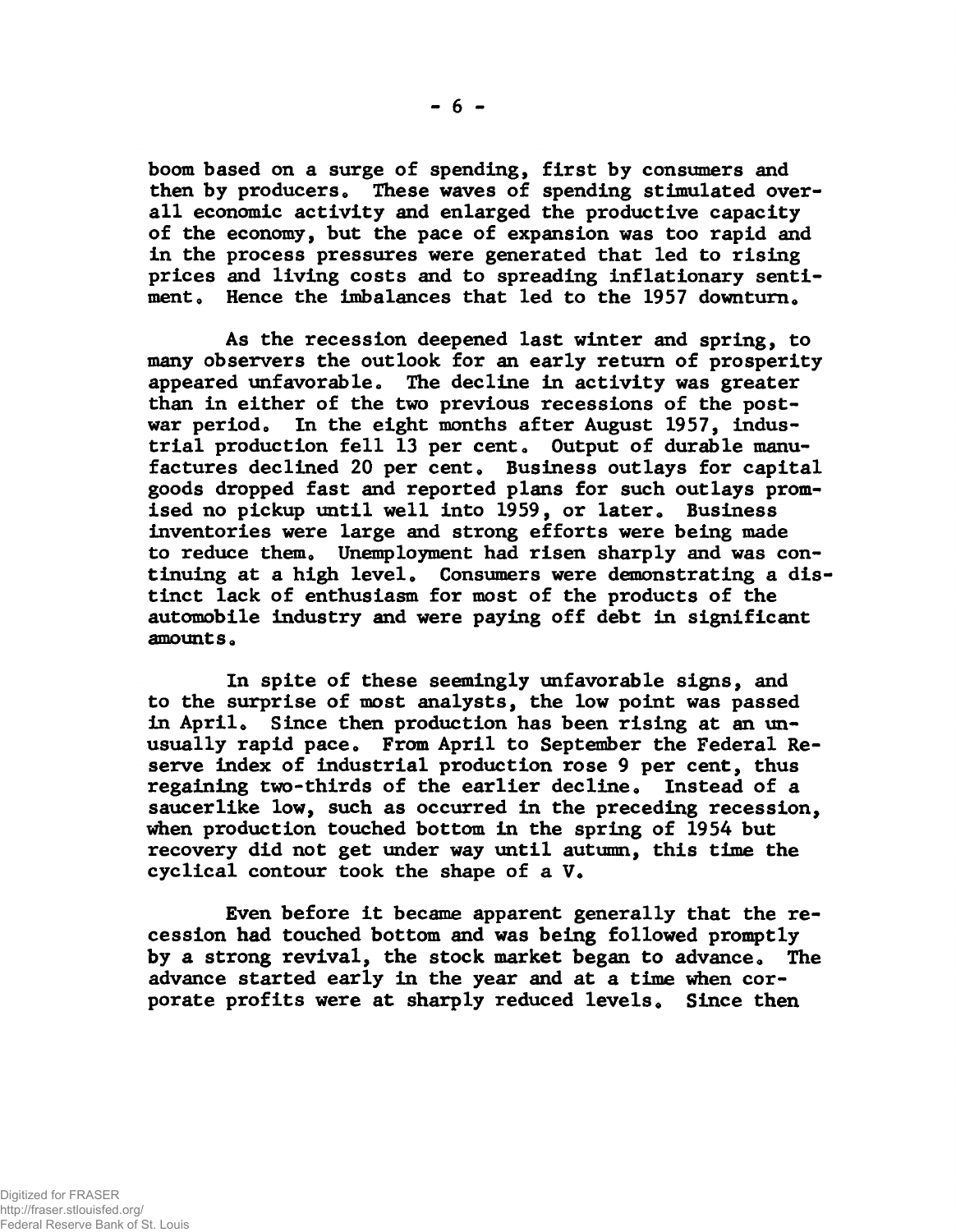**stock market optimism and activity has increased considerably and stock prices have reached successive new highs. This enthusiasm of the stock market is not entirely reassuring. It may be correctly anticipating a much higher level** of profits than that reported in the latest official figures. **There are good reasons to think that profits are rising rapidly; the volume of business operations is expanding and productivity has been rising unusually fast. But the stock market rise may also be a symptom of something else - the growing acceptance of the doctrine of the inevitability of inflation. If this belief is a significant factor in that market or any other market, to that extent it and the economy are vulnerable to potentially destructive forces.**

**As it became increasingly clear outside the stock market that the low point in activity had been passed last spring, pessimism dissipated with remarkable speed. One of the most reassuring evidences of renewed confidence in business prospects was the announcement that the latest official survey of business spending for new plant and equipment found that, contrary to indications from previous surveys, outlays had leveled off in the third quarter and would possibly turn up during the rest of this year.**

**Now these evidences of economic recovery are very gratifying. We can rejoice in the knowledge that our economy has shown such resilience and buoyancy and is springing back with speed toward full use of our human and material resources. This is indeed dynamic1**

**While rejoicing, however, we can hope and endeavor to assure that the recovery is a healthy one; that is, broadly based and not too exuberant for its own good. After all, an economy is not like a runner of the 100-yard dash, who can sprint through the tape that marks his objective. If the economy runs through the goal representing full use of resources, it runs right into inflation. It is desirable, therefore, that the recovery be encouraged but also that the economy approach its constantly rising capacity-ceiling at a growth rate that can be maintained. We want no more inflationary booms and no more busts. We want progress to be as rapid and as steady as we can make it.**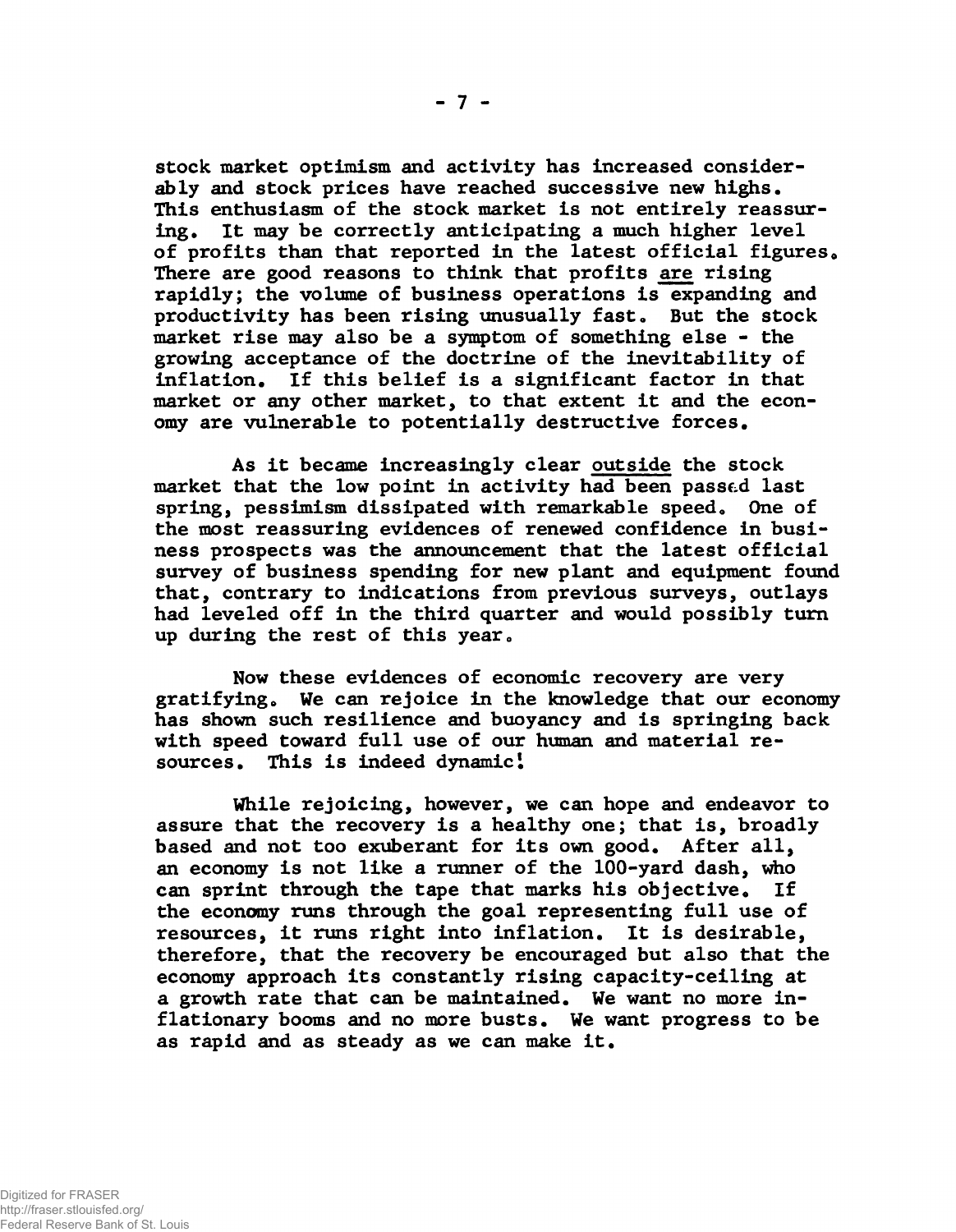**In financial markets, events have moved swiftly since last June. In that brief period interest rates have shot back up with great rapidity. Long-term yields have returned to their peak levels of a year ago, when economic activity was considerably higher and monetary policy much more restrictive than in the past three months. Short-term yields have also advanced rapidly, but they are still well below last year's high levels.**

**The sharp break in medium and long-term market rates in July was associated with the speculative activity that developed in the Treasury's mid-June refunding operation. Acting on the basis of expectations of further reductions in interest rates (particularly in the longer-term area) and consequently of a "free ride" on government securities from their issue price, many investors were induced to take speculative positions in the June exchange offering of 2-5/8 per cent bonds. As we now know, many of these speculative purchases were made on little or no margin, by investors with little experience in the government securities market.**

**I need not dwell on the details of this unfortunate episode. For our present purposes, the important point is that, shortly after the bonds were issued, a combination of events conspired to confound the speculators and, instead of getting a "free ride", they found themselves faced with margin calls as their recently acquired security dropped below par. Their efforts to sell out in order to meet margin calls or to minimize losses gave bond prices a strong downward impetus .**

**However, the reversal in interest rate movements - from a downward tilt in the spring to a steep upward climb in the summer - cannot be ascribed solely to speculation. It undoubtedly magnified the swing in interest rates and bond prices, but in itself did not cause it.**

**For a basic explanation of the interest rate reversal, we must look, in part at least, to the growing public awareness that the economy was moving out of recession (in June alone industrial production rose more than 4 per cent), and that there would be expanding public and private demands for**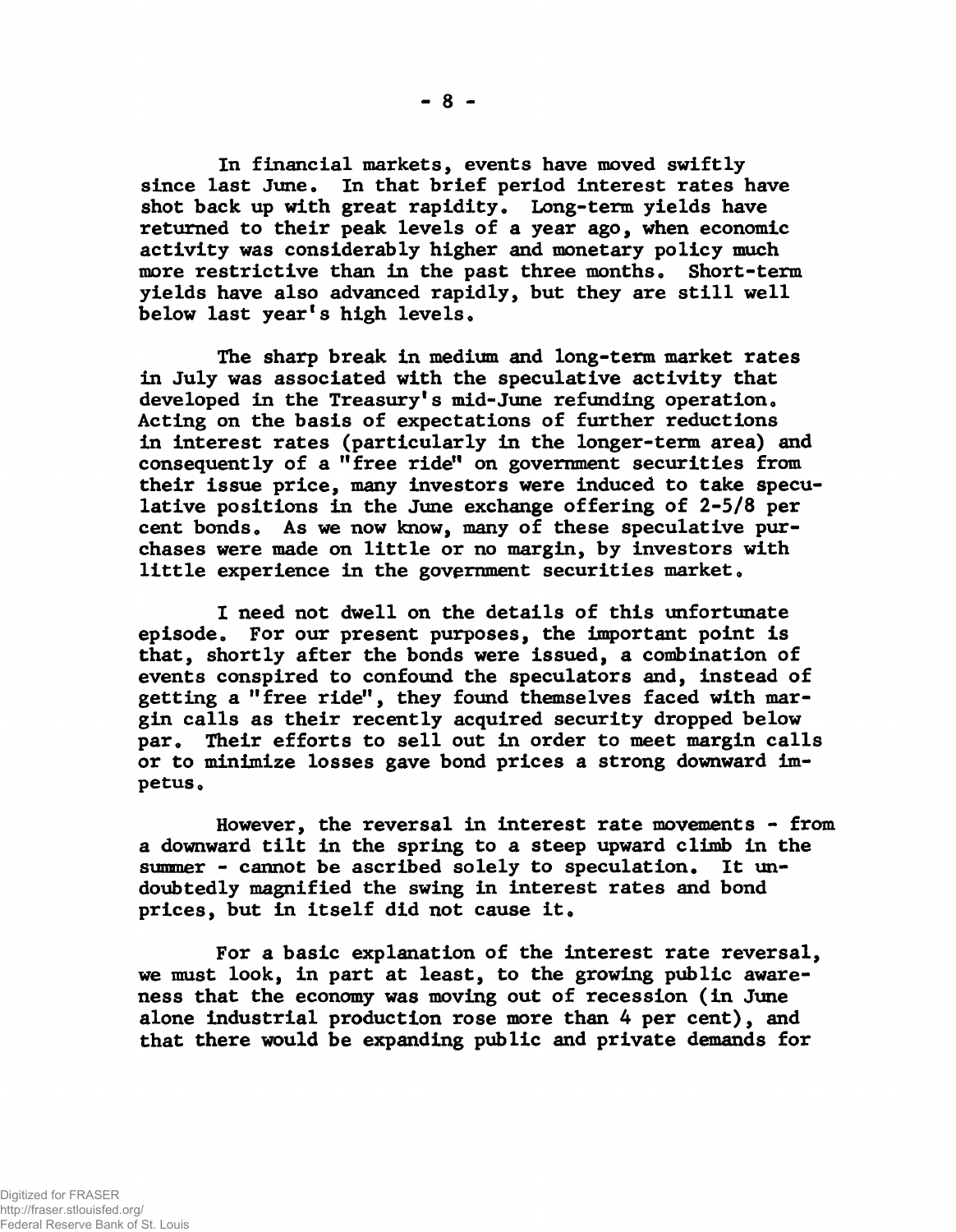**funds and probably a more restrictive monetary policy. Furthermore, the notion that continued inflation is inevitable had gained increasing acceptance, and the continued rise in consumer prices during the recession must have given further strength to this view. This notion was not diminished by the much-publicized fact that one result of actions taken to cure the recession would be a large federal deficit. (What was designed as medicine for the economy six months ago is now dangerous, because while the patient's condition has changed the dosage cannot be reduced fast enough.)**

**It would have been surprising if the expectations of investors in financial markets had not been affected by this picture. As it happened, the investing public did anticipate the advance in market interest yields and, by their actions, caused it to occur sooner.**

**Given the increased public awareness of even moderate swings in business activity, the spread of the creeping inflation doctrine, and the speculative psychology that seems prevalent in financial markets, what can we do to promote sustainable recovery and growth without inflation? What can we do if we are confronted with continuing relatively high unemployment and unused industrial capacity and at the same time speculative trends in financial markets that exert strong upward pressures on interest rates?**

**There is no widely-accepted answer. But clearly the first step must be to diagnose the problem. My diagnosis leads me to the view that belief in the inevitability of inflation is close to the center of the problem. This belief must be attacked at its roots to prevent its proliferating until it becomes so widely accepted that productive processes are disrupted, distortions develop, and the thesis is proved false by a drastic fall in prices and capital values and these are followed by very high levels of unemployment.**

**We must look at the underlying forces, avoid accepting the economic fads of the day, and offer leadership to the people everywhere who stand to lose most from inflation and its aftermath. We must develop effective means for discouraging the innocent and unwary from accepting the plausible but false doctrine of creeping inflation. We must encourage**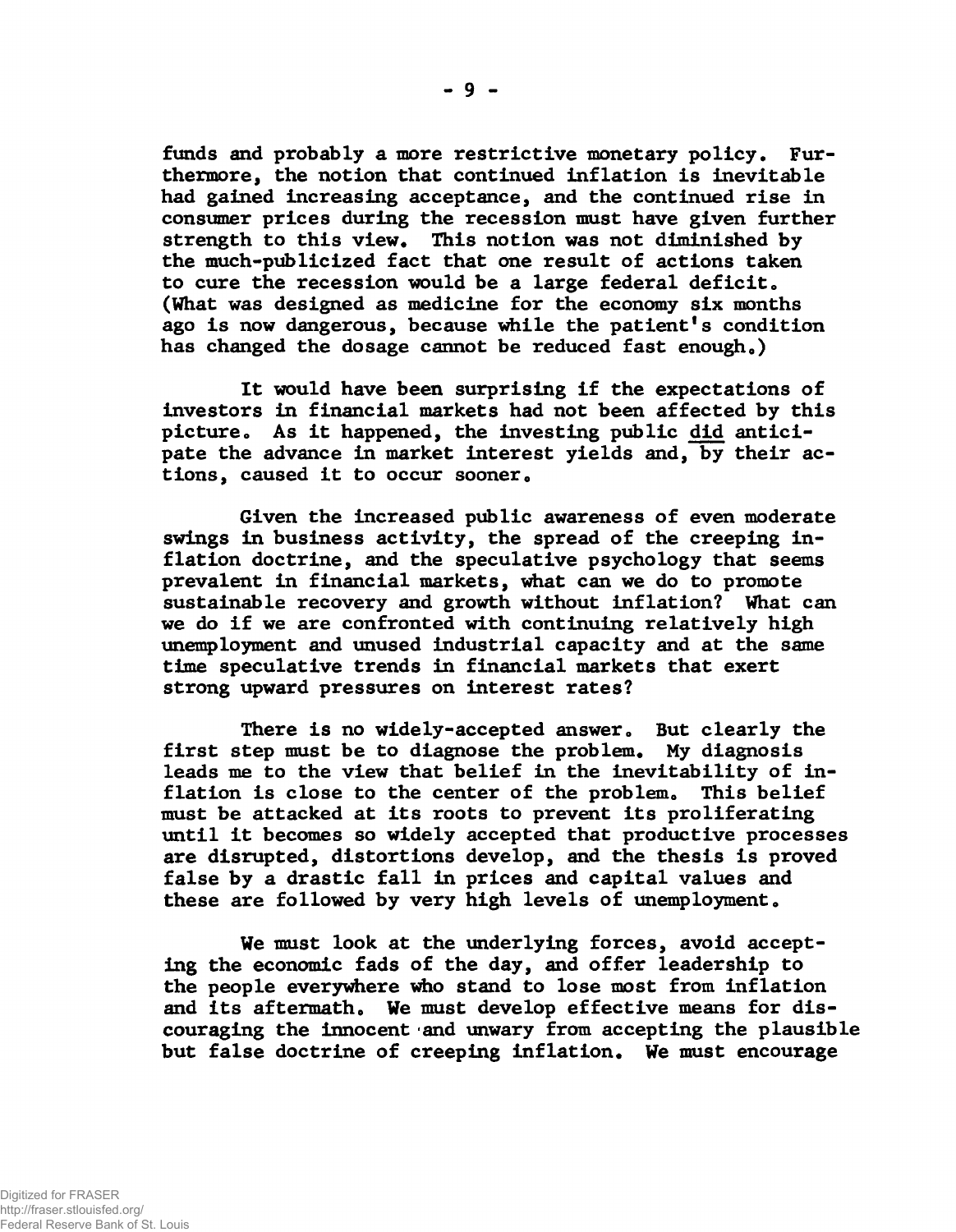**financial markets to become stronger, to develop greater depth and to be more resilient in meeting the needs of the people and in adjusting to shifts in the market forces. We must encourage financial and economic analysts to greater efforts in appraising the forces of supply and demand, rather than devoting so much of their attention to outguessing the Federal Reserve. A market preoccupied with trying to outguess governmental actions is weaker and less selfreliant than a market conditioned to penetrating beneath the surface of economic events in making its decisions.**

**As for preventing inflation, some contend that monetary policy, by itself, has power so great that if it were exercised to the fullest extent, with no other consideration in view, it alone could stop even a runaway inflation** dead in its tracks. Unfortunately, this would be like **stopping a runaway train by putting an immovable barrier across the rails. The train would be stopped all right, but both it and its occupants would be shaken up pretty badly, and considerable time would elapse before the trip could be resumed!**

**I need not take the time to identify the other steps that should be taken to keep our economic streamliner on the track and moving along at a fast speed that is also safe and can be maintained indefinitely. Suffice it to say that on this train there are a number of firemen who must exercise judgment and restraint regarding the amount of fuel supplied to the engine, and there are several sets of brakes that must be judiciously applied from time to time.**

**Putting aside figures of speech, let me say plainly that the Federal Reserve is not merely paying lip-service to a noble sentiment; we are determined to use our powers, as wisely as we can, to maintain the integrity of the dollar and thereby foster the maximum sustainable economic progress of the United States. This job is not one that can be done effectively through monetary policy unaided and alone; but it can be done.**

**The task is difficult because mankind is not so civilized that various groups readily subordinate group interests**